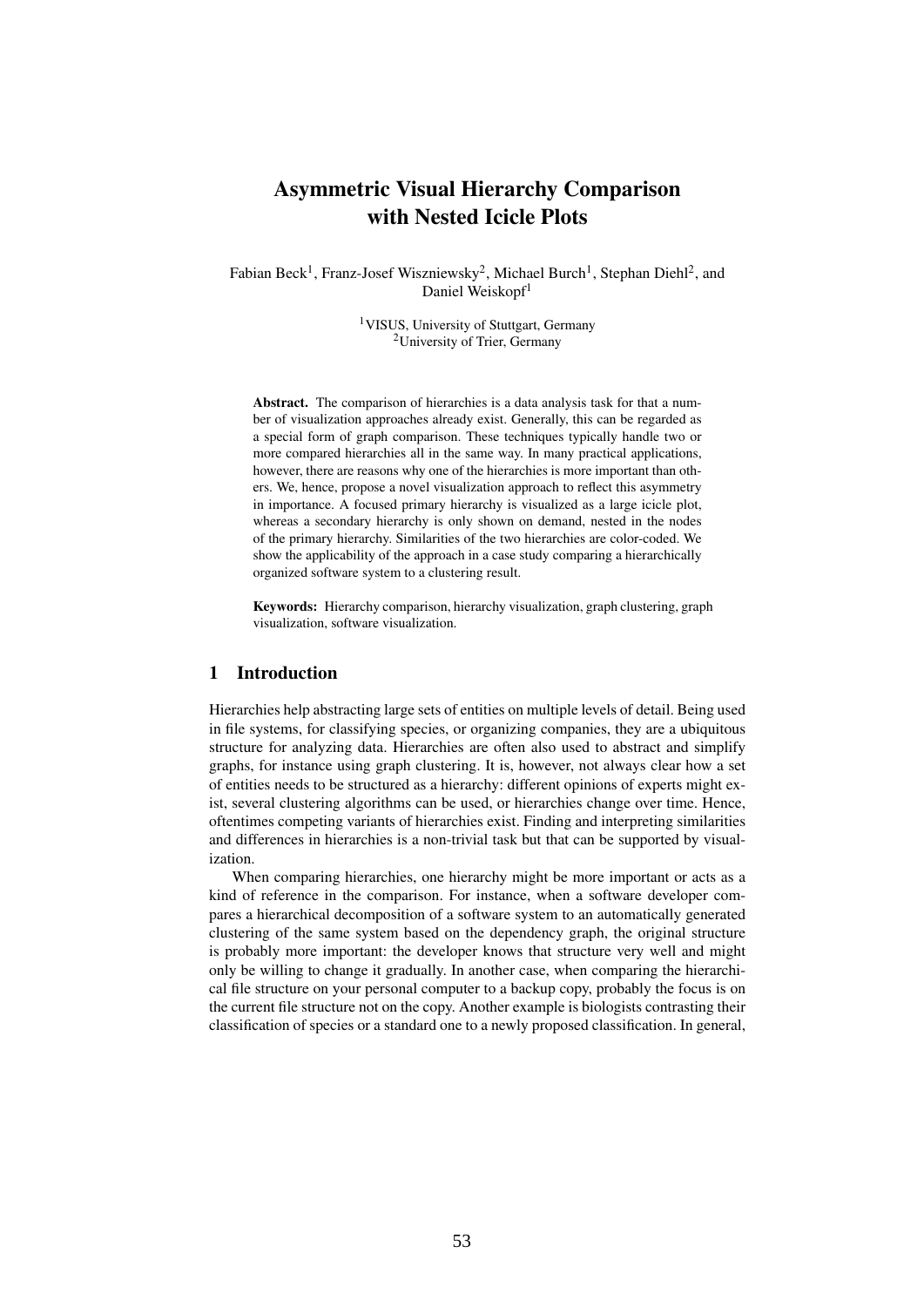

Fig. 1: Visually comparing a primary hierarchy to a secondary hierarchy based on icicle plots: on demand, a rotated version of the secondary hierarchy is nested into a node of the primary hierarchy; similarities are shown by color-coding.

it might be even more likely that the two hierarchies compared have a different level of relevance for the application at hand, rather than that they are equally important.

With these observations, we propose the novel visualization approach of *Nested Icicle Plots* for comparing two hierarchies as illustrated in Figure 1. While most previous approaches are inherently symmetric (i.e., handle and visualize the hierarchies alike), our approach is one of few approaches that focuses on an asymmetric comparison and treats the hierarchies differently. In particular, we show the primary hierarchy as a screen-filling icicle plot. The color of each node encodes its similarity to the secondary hierarchy. A detailed comparison can be obtained on demand in the form of an icicle plot of the secondary hierarchy nested within the icicle representation of the primary hierarchy. Interactions like local zooming enable the user to analyze larger hierarchies with this technique. We demonstrate the approach in a case study on restructuring a software project according to a clustering result.

## 2 Related Work

Hierarchy visualization can be considered as a discipline of graph visualization. However, many independent visualization techniques have been introduced that are specialized to this subproblem and were surveyed by Jürgensmann and Schulz  $[1, 2]$ . Besides node-link diagrams, standard techniques include stacking approaches like icicle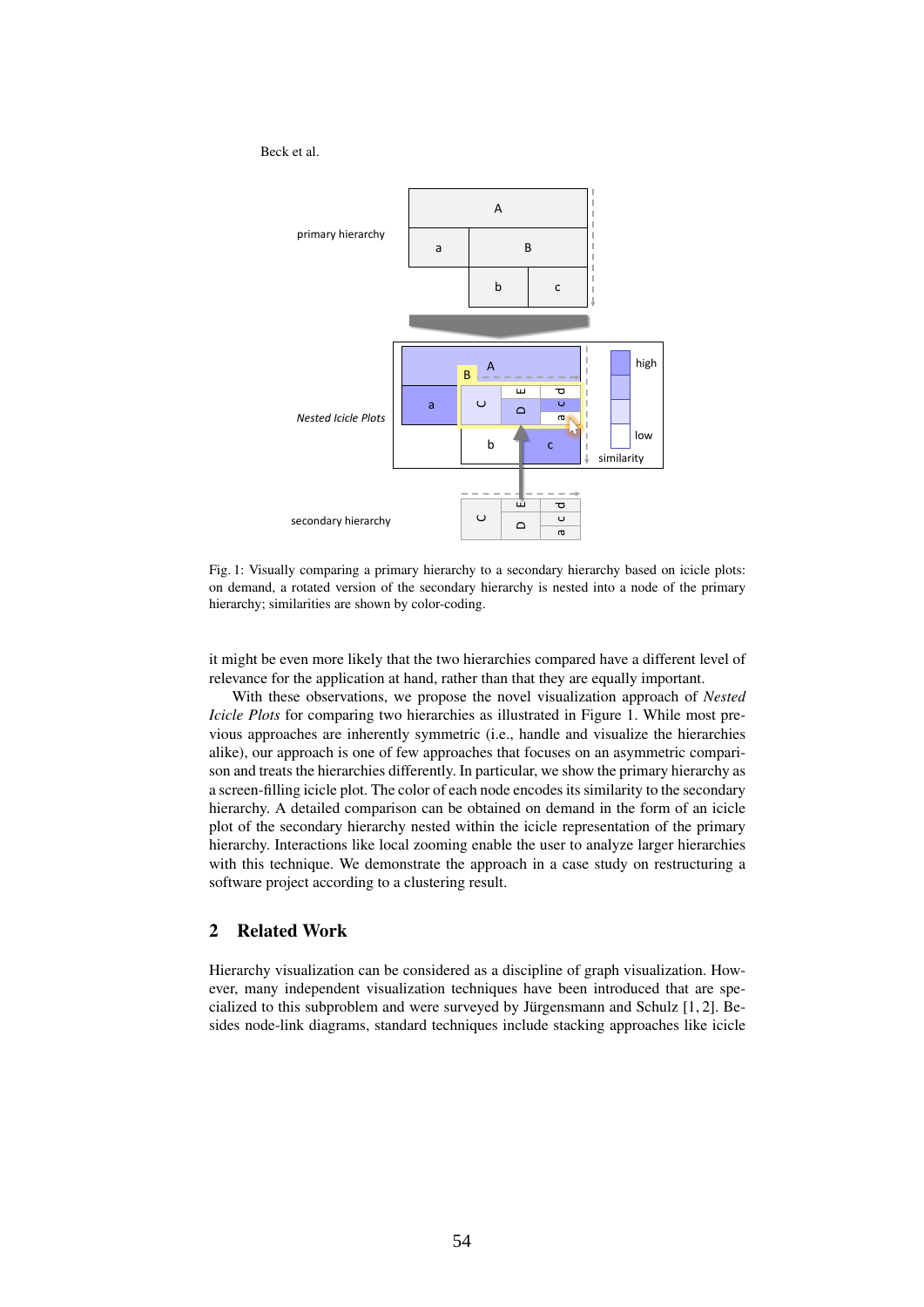plots [3] or nesting approaches like treemaps [4]. Also radial variants of these techniques were explored, for instance, bubble layouts for node-link diagrams [5, 6] or circular versions of icicle plots [7–9]. These visualizations, by default, display only one hierarchy, but some of them have been already tailored for comparison.

The visual comparison of hierarchical structures was surveyed by Graham and Kennedy [10]. They classified existing approaches into five categories: *edge drawing*, *coloring*, *animation*, *matrix representation*, and *agglomeration*. Our approach of *Nested Icicle Plots* falls into two categories of this taxonomy: it shares characteristics of an *agglomeration* approach because the focus is one hierarchy that contains information from the other hierarchy; in addition, *coloring* is used to show similarities. On a higher level of abstraction, the approach is a form of visual comparison and can be classified as an *explicit encoding* according to the taxonomy of Gleicher et al. [11]: similarities and differences of the hierarchies are explicitly encoded in the visualization through colors.

In general, most of previous work on hierarchy comparison handles the compared hierarchies symmetrically. For instance, *TreeJuxtaposer* [12] places two hierarchy representations next to each and enables a comparison based on color-coding as well as brushing and linking. Holten and van Wijk [13] use two icicle plots with leaf nodes facing each other and connect the leaf nodes by bundled edges indicating equivalent nodes. Based on a similar layout, Lutz et al. [14] discuss the editing of hierarchies in context of comparison. Beck and Diehl [15] use a matrix to indicate similarities in two hierarchies attached to the sides of the matrix. Also, the temporal evolution of hierarchies has been studied already [16].

We, however, found only few examples with an asymmetric hierarchy comparison. One example is *Trees in a Treemap* [17], where a treemap is overlaid by a node-link tree diagram. While the treemap stays readable, the layout of the node-link diagram, being dictated by the treemap, hardly is. Bremm et al. [18] compare multiple hierarchies and use, amongst others, views that compare one reference hierarchy to a set of others: a node-link representation of the reference hierarchy is color-coded in one view to illustrate which nodes are preserved in the other hierarchies; another view shows the set of other hierarchies as juxtaposed node-link diagrams and therein encodes differences to the reference. A similar view has already been described by Chevenet et al. [19]. Although those approaches work with an asymmetric representation, they do not exploit this asymmetry specifically for the application scenario at hand.

Other agglomeration-based techniques also show one main hierarchy that encodes differences of two original hierarchies, but the agglomerated hierarchy is constructed symmetrically. Guerra Gomez et al. [20] map the change of node weights to color and size of the nodes, whereas nodes only appearing in one of the compared hierarchies are marked by a special border line. Graham and Kennedy [21] construct and visualize a direct acyclic graph from multiple hierarchies; a kind of colored bar code within the nodes indicates which nodes belong to which original hierarchy. In contrast to these approaches, our approach shows the primary hierarchy as is and does not merge two hierarchies.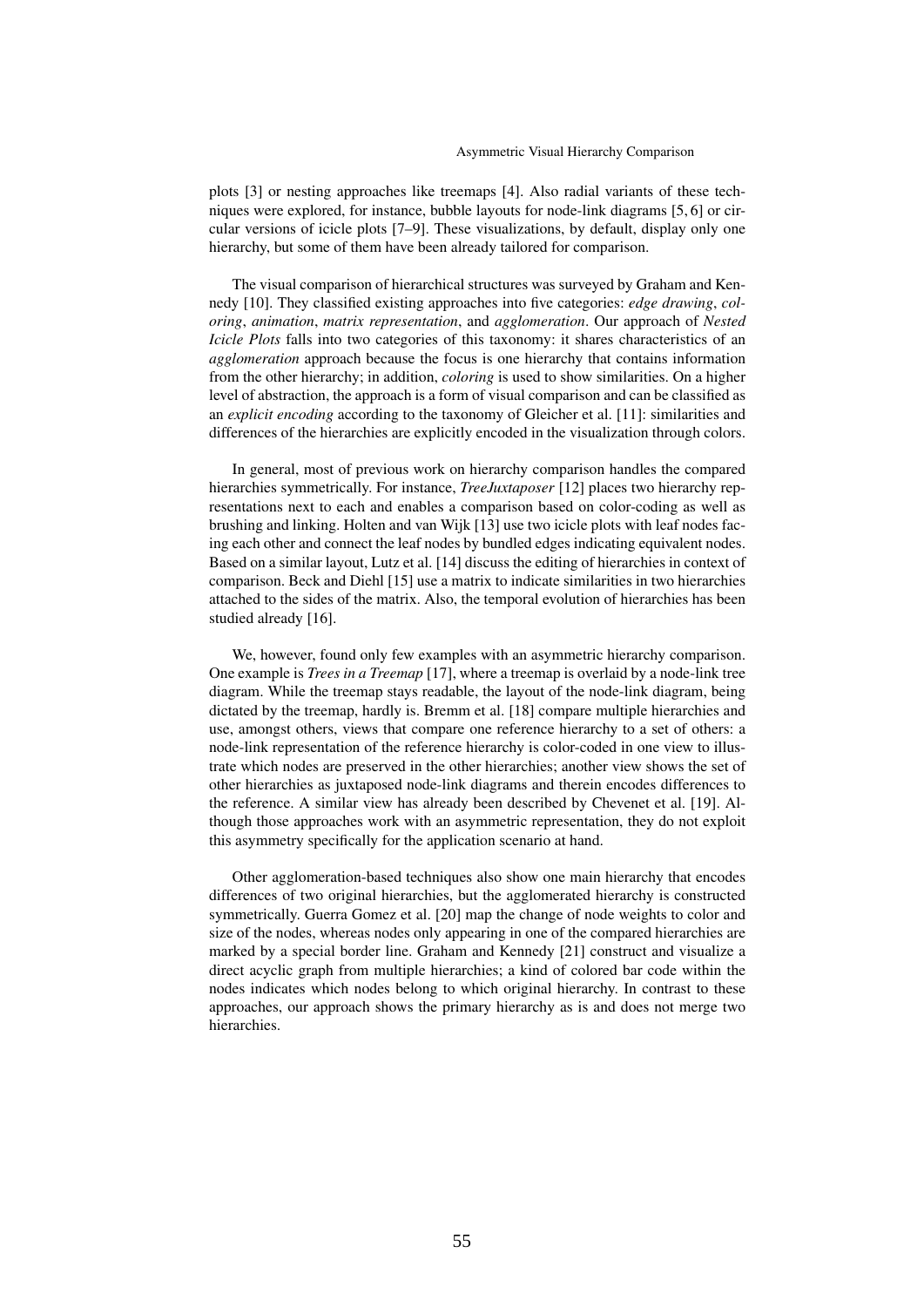

Fig. 2: Design alternatives for color-coding similarities of two hierarchies (here, the maximum similarity of a node in the primary hierarchy to any node in the secondary hierarchy) within the representation of the primary hierarchy.

## 3 Nested Icicle Plots

The basic idea of our approach is color-coding similarities of the two hierarchies in the primary hierarchy and showing details on demand of the secondary hierarchy nested in the nodes of the primary one. Although this idea is independent of the visual representation of each of the hierarchies, icicle plots seem particularly suitable for implementing the approach. In particular, our version of nested hierarchies, as illustrated in Figure 1 and implemented in a prototype, is based on nesting icicle plots. Interactions are important to increase the flexibility and visual scalability of the approach.

## 3.1 Color-Coded Similarities

Depicting a single hierarchy—as a node-link tree diagram, an indented outline plot, an icicle plot, or a treemap (Figure 2, cf. [10])—the elements of the hierarchy are represented by visual circular or rectangular nodes. The color of these nodes can be used for encoding a property of the nodes. For an asymmetric hierarchy comparison, the colorcoded property for the nodes of the primary hierarchy should relate to the similarity of the node to the nodes of the secondary hierarchy. The metric needs to determine whether a node in one hierarchy has an equivalent, or at least similar node in the other hierarchy. Hence, for each node in the primary hierarchy, we want to find the most similar node in the secondary hierarchy.

While it is possible to use different definitions of similarity for this, one of the most straightforward candidates is measuring the relative overlap of pairs of nodes: In particular, we assume that there exists an equivalence relation for entities represented by leaf nodes (e.g., provided through the name of the node). Then, each node represents a set of entities. In case of leaf nodes, this set has only a single element while inner nodes aggregate descendant entities of leaf nodes. A measure of set overlap of two sets *A* and *B* is the Jaccard coefficient

$$
sim(A,B)=\frac{|A\cap B|}{|A\cup B|}.
$$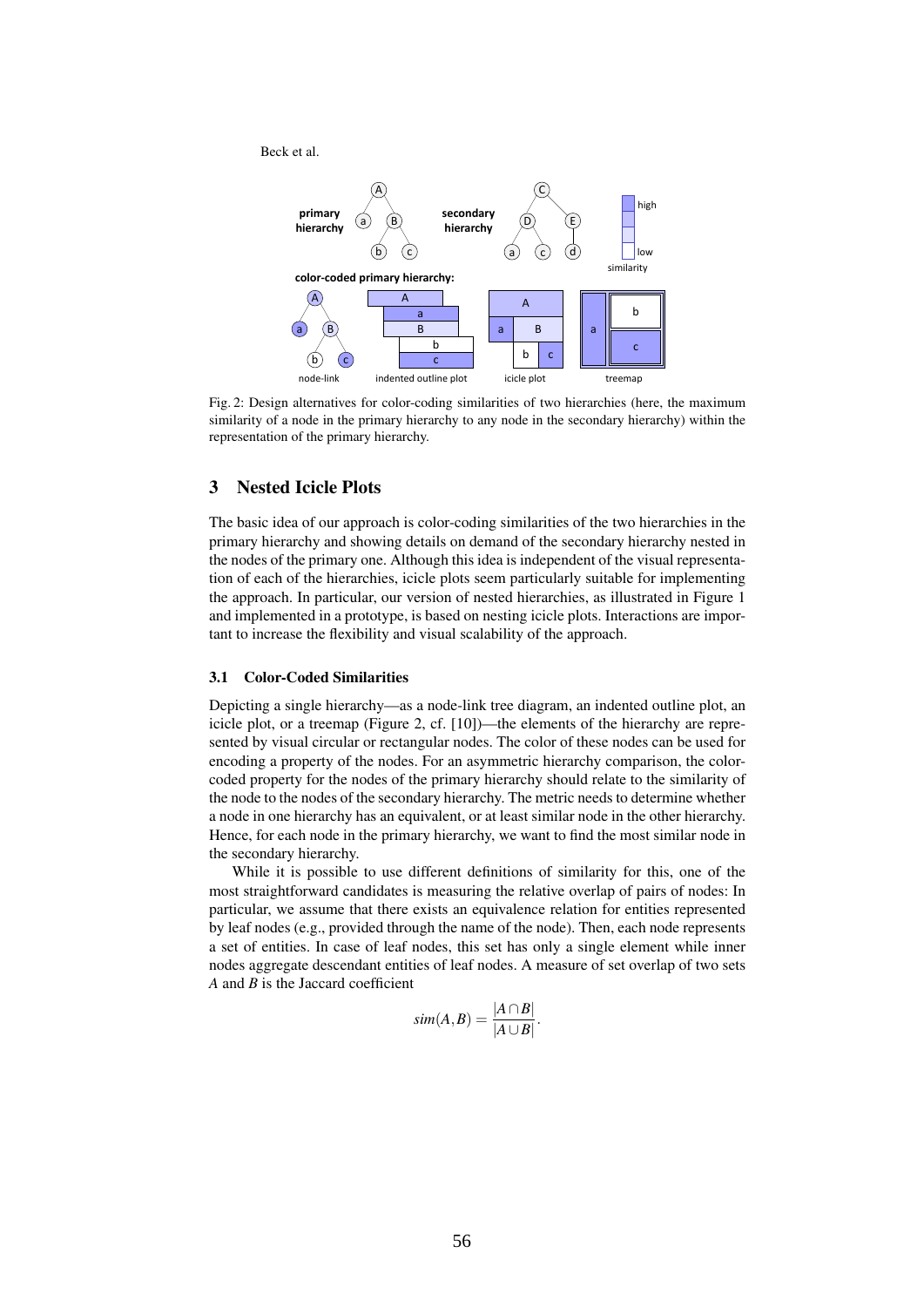For each node of the primary hierarchy, the most similar node in the secondary hierarchy can be retrieved. This maximum similarity is finally mapped to the color of the nodes and creates hierarchy visualizations as depicted in Figure 2 for different types of hierarchy representations.

Hence, this approach assigns each node of the first hierarchy (at least) one most similar node in the secondary hierarchy. Please note that the same node of the secondary hierarchy can be assigned to multiple nodes of the primary hierarchy. If the primary hierarchy is identical to the secondary hierarchy, all maximum similarities of nodes of the primary hierarchy are 1.0. This also holds if additional intermediate nodes are inserted into the secondary hierarchy, but not if additional intermediate nodes are inserted into the primary hierarchy. For two hierarchies containing the same set of leaf nodes, the similarity value of the root nodes is always 1.0 because the two root nodes are a perfect match.

#### 3.2 Nesting Hierarchies

For a detailed comparison it is, however, also important to see which elements of the secondary hierarchy cause a certain similarity. Therefore, we may embed a small representation of the secondary hierarchy into each node of the primary hierarchy, which shows the similarities between the node of the primary hierarchy and the full secondary hierarchy. We use the color of each node of the secondary hierarchy to encode its Jaccard similarity to the surrounding node of the primary hierarchy. This is demonstrated in Figure 1 for node B of the primary hierarchy using icicle plots. Doing this for the complete primary hierarchy, every node of the primary hierarchy is compared to every node of the secondary hierarchy. This approach has a clear focus on the primary hierarchy as it is represented only once in large size whereas the secondary hierarchy is represented in small multiples, each time from the perspective of a node of the primary hierarchy.

This basic approach is open to arbitrary hierarchy representations where nodes are visualized as closed-shape visual objects. If the nodes are already nested like in a treemap (Figure 2), however, there is no room for depicting a secondary hierarchy, at least not for inner nodes. For other representations that use links, spatial closeness, or indentation for encoding the hierarchy (Figure 2), a secondary hierarchy can be embedded into the nodes of the primary hierarchy. It is even possible to use different representations for the primary and secondary hierarchy.

Nevertheless, some representations are more suitable for the intended purpose than others. For instance, nodes of node-link diagrams are quite small because space is required for drawing the links, which considerably limits the space that can be used for drawing the secondary hierarchy. The nodes of indented outline plots, in contrast, are more space filling. Each node—inner nodes and leaf nodes—has the same size, which is advantageous for small hierarchies because the secondary representation always has the same space and aspect ratio; it is a problem, however, for larger hierarchies when this standard size becomes too small. In contrast, in icicle plots, the size of the inner nodes accumulates the sizes of all children so that even in larger hierarchies, the main inner nodes have reasonable size to encode a secondary hierarchy. Icicle plots are further able to completely fill every rectangular shape. Hence, we recommend using icicle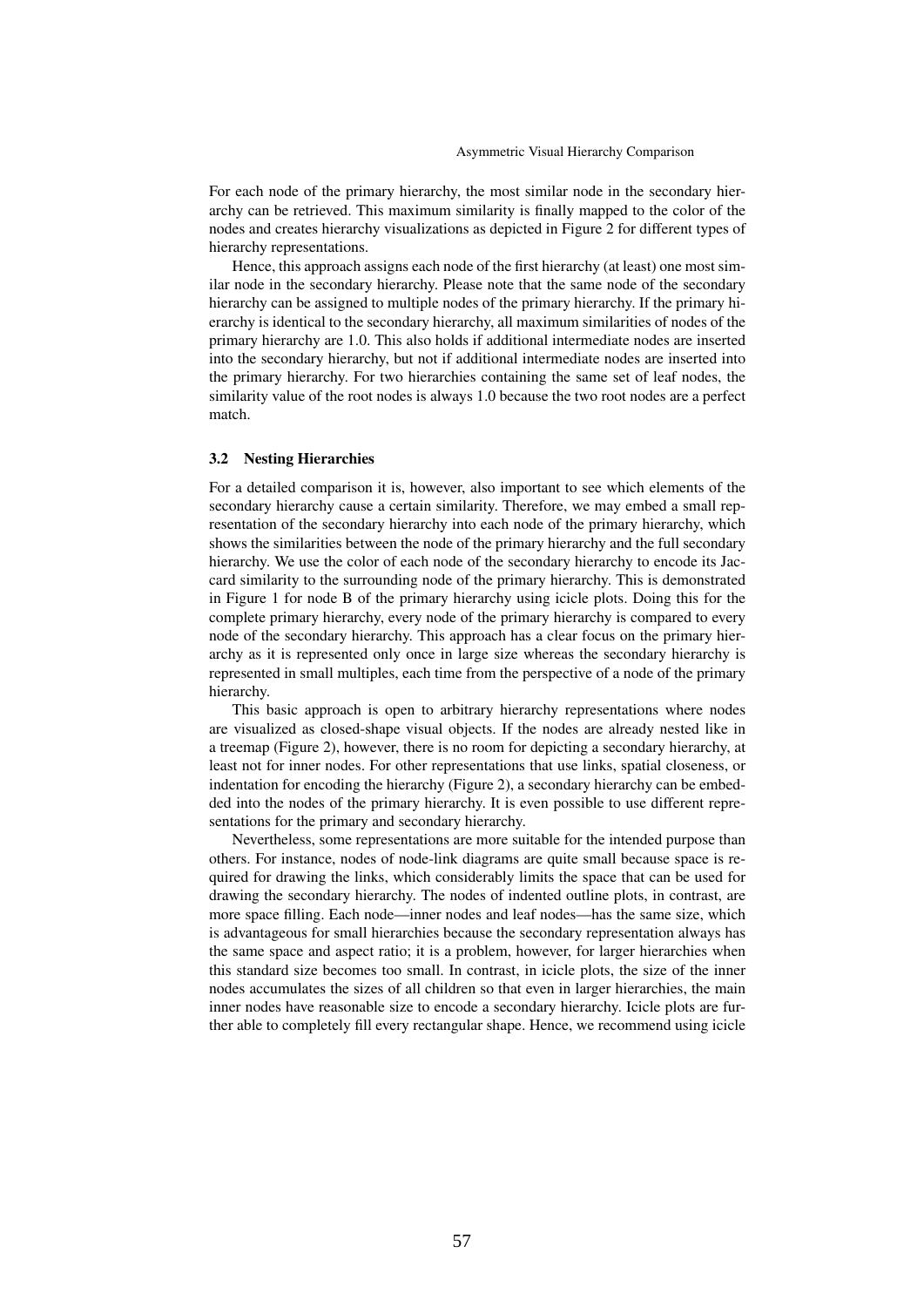plots for representing the primary hierarchy. One downside of this, however, is that the nodes have different aspect ratios.

For embedding the secondary hierarchy into the nodes of the icicle plots, also an arbitrary hierarchy representation can be selected. Again, we chose icicle plots, for two main reasons: first, they stay quite readable at for larger datasets and visualized in small size, and second, the user does not have to deal with two different paradigms to visualize a hierarchy. Instead of using the same orientation of the icicle plots for both hierarchies, we recommend flipping the orientation of the secondary hierarchy by 90° relative to the primary hierarchy—the two hierarchies can be easily discerned. Hence, either horizontally split icicle plots are contained in vertically split ones, or vice versa. For landscape format screens splitting the primary hierarchy vertically as shown in Figure 1 is most appropriate. These are just suggestions, but the general nesting approach is open for using other hierarchy setups and representations—which one works best under which circumstances will need to be evaluated in user studies.

#### 3.3 Interactive Comparison

The approach can be improved using interaction techniques. Making the alternatives discussed above configurable, the representation can be optimized for each data set individually. In particular, our prototype implementation allows for switching the orientation of the two hierarchies individually. Other representations than icicle plots are currently not supported by our implementations.

Showing the secondary hierarchy for every node of the primary hierarchy quickly leads to many small visual elements and hides the proposed color-coding of the primary hierarchy. We therefore show the secondary hierarchy only on demand for selected nodes of the primary hierarchy. Hence, the user first sees the color-coded primary hierarchy; now, moving the mouse over a hierarchy node, a nested secondary hierarchy appears as illustrated in Figure 1. To mark its current, distinct role, a hovered node should become visually highlighted (here, with a thick yellow border). Since the secondary hierarchy completely fills the inside space, the label of the node is attached to the top of the rectangle.

Although main inner nodes of the icicle plot are usually large enough to embed a secondary hierarchy, it is difficult to retrieve information from small-sized lower inner nodes as well as leaf nodes. Interactively zooming-in on a specific node alleviates this problem. Instead of a global geometric zoom, we use a semantic zoom that enlarges a node without displacing other nodes from screen or overlapping these—no scrolling is required in this focus–context approach. To implement the zooming, weights determine the width and height of a node. Initially, the height weight is constant for each node and the width weight is based on the number of contained leaf nodes. Zooming-in on a node increases both weights by a constant factor for the respective node. To keep all nodes on one level aligned, the height weight of all other nodes at the same hierarchy level need to be increased accordingly. Zooming-out reverses the weight increases respectively. Figure 3 shows an example where the default representation (left) is zoomed in on node 6 (middle). Having mutiple zoomed foci is also possible, as shown in Figure 3 (right) for nodes A and 6.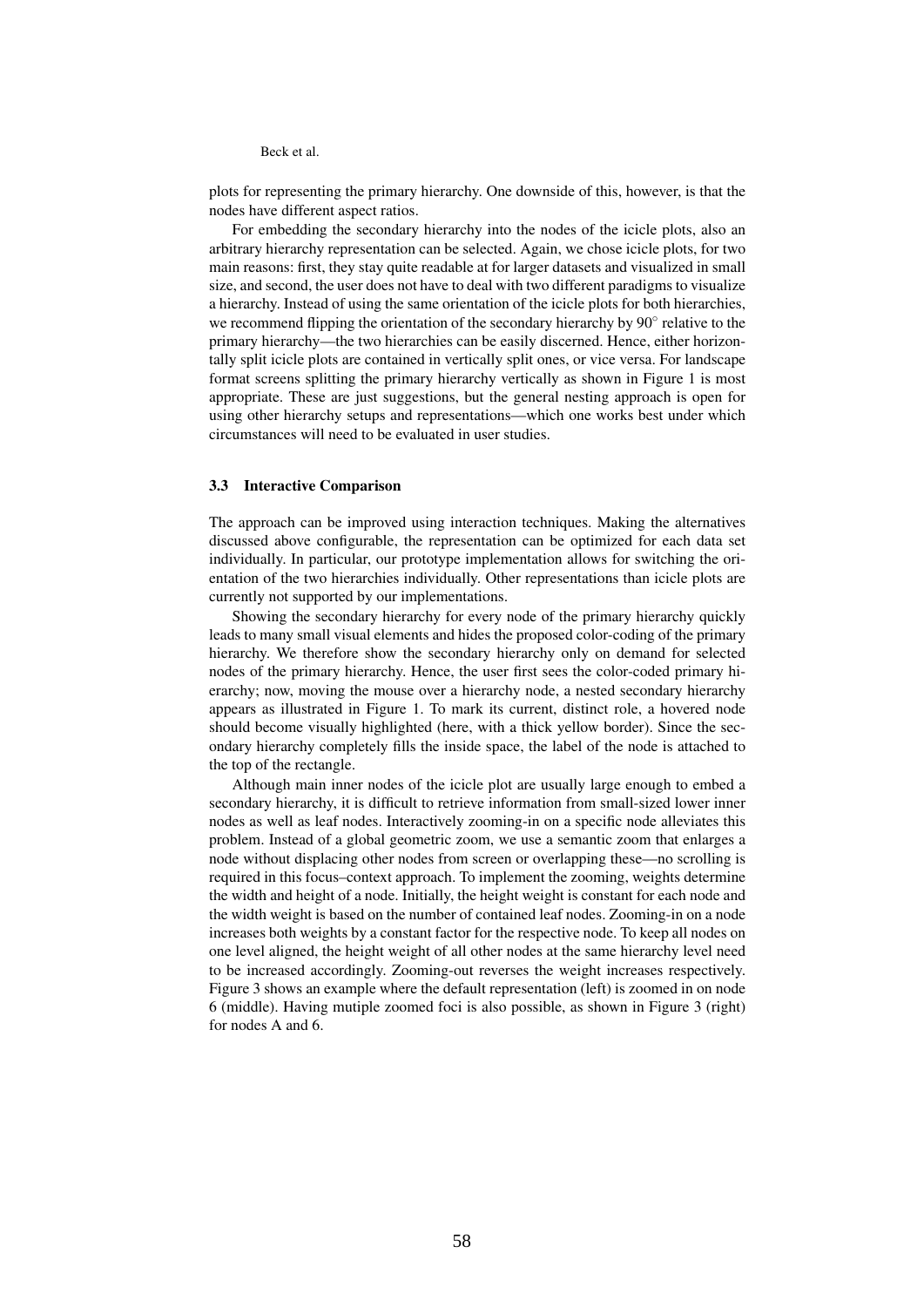Asymmetric Visual Hierarchy Comparison



Fig. 3: Semantic zooming; left: default; middle: zoomed node 6; right: zoomed nodes A and 6.

## 4 Case Study

To illustrate the utility of our approach, we take up the software engineering scenario briefly mentioned in Section 1: a software developer wants to restructure the hierarchical modularization of a software system. The developer runs an automatic clustering algorithm that produces an optimized hierarchical clustering with respect to the dependency graph of the system. This clustering, however, is very different from the original modularization. The developer does not want to restructure the complete system but rather likes to compare the original modularization with the clustered one to check and take over parts of the suggested changes.

Demonstrating this application, we compare the hierarchical modularization of the *Azureus* project (a Bittorent client, now called *Vuze*; restricted to the core3 package with 477 classes and 69 subpackages) to a clustering result based on structural dependencies within the project, as described in a study on software clustering [22] and already visualized in a matrix-based approach [15] (details on the data acquisition are described there). Since the developer is familiar with the original modularization and inner nodes have meaningful labels, the original modularization is selected as the primary hierarchy. Figure 4 (top) show this modularization with color-coding according to the similarities to the clustered modularization.

Dark colors tell that some of the modules of *Azureus* are well-matched by the clustering result, for instance, html or ipfilter. Other modules, in contrast, are colored only in light blue, indicating a low similarity to the clustered hierarchy, such as the modules global or util; these are hardly confirmed by the clustering algorithm, as looking at the nested clustering hierarchy confirms. Reasons are probably deficiencies in the clustering algorithm: these particular two modules assemble functionality that is globally used within *Azureus* and previous findings indicate that those global modules can hardly be matched by clustering based on structural dependencies [23].

While it is good to know which are the well-matched and worse-matched modules. partially matched modules might be of even larger interest: for those, the clustering leads to a slightly different structure that, however, is not too far from the current modularization. For an example of a detailed analysis of a partially matched module, we choose the tracker module. Figure 4 (middle) shows the nested clustered hierarchies retrieved on demand in zoomed-in versions of the tracker module; Figure 4 (bottom) further provides details on its main submodules client, host, protocol, and server.

The nested hierarchy within the tracker modules quickly reveals that the clustering algorithm organized the content of the module mainly into two clusters: 0.0.0.1 and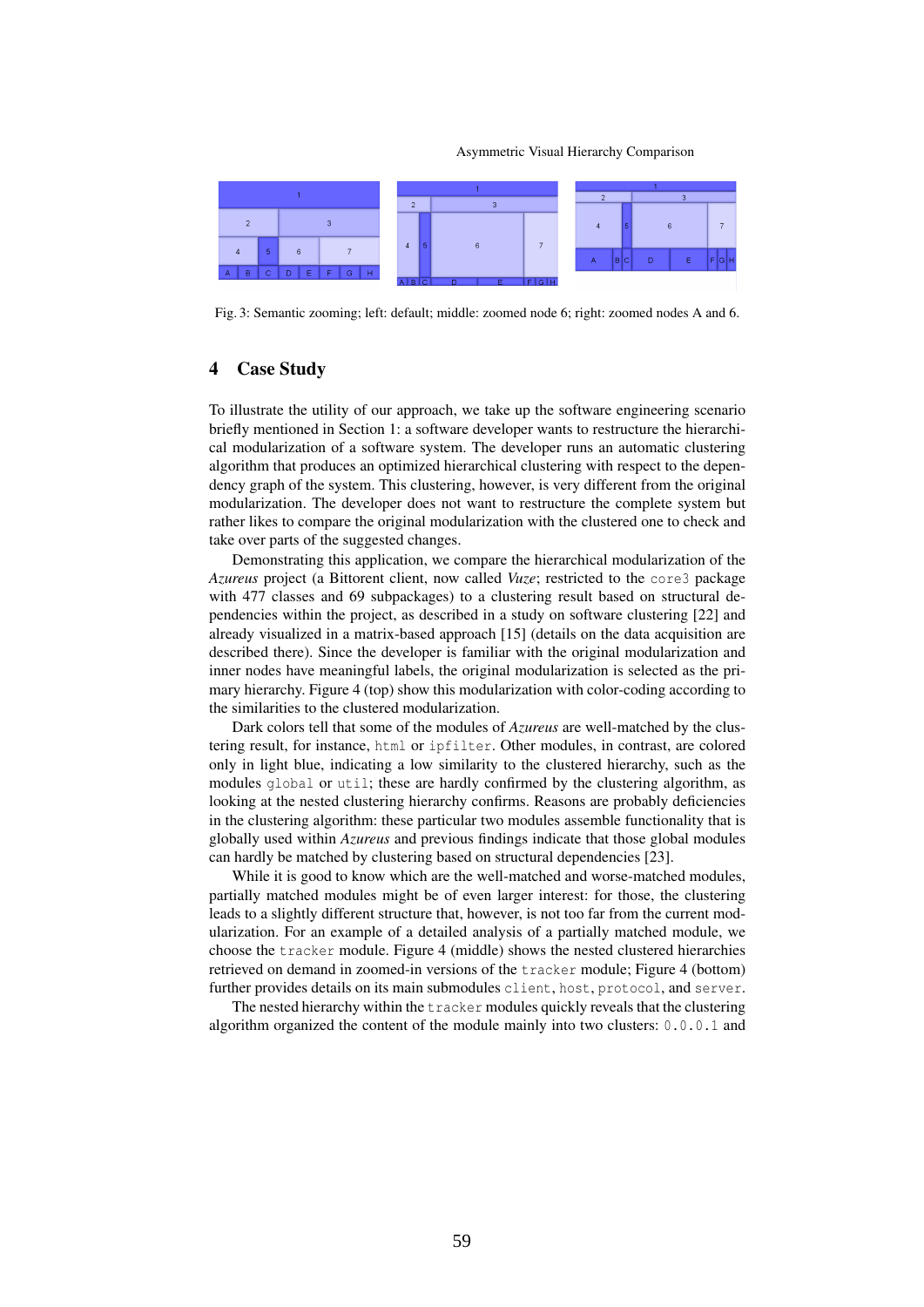

Fig. 4: Package structure of the *Azureus* project as primary hierarchy in comparison to a clustered decomposition as secondary hierarchy; top: primary hierarchy; middle: nested secondary hierarchies retrieved on demand for the tracker module (zoomed); bottom: direct main submodules of the tracker module (zoomed and clipped).

0.0.0.7. Hence, clustering suggests splitting the module into two parts. According to the nested hierarchies in the submodules, one part would consist of the client, protocol, and server modules as they are assembled in cluster 0.0.0.1, whereas the host module in 0.0.0.7 should become independent of the others. Following the subcluster of cluster 0.0.0.1, the client and protocol module belong closer together as they are both contained in cluster 0.0.0.1.2—adding another submodule wrapping the two might further improve the modularization.

In that way, the developer might proceed with the other partially matched modules comparing the original modularization to the clustering result.

# 5 Discussion and Limitations

We are aware that there are several limitations of our approach:

– Visual scalability: The dimensions to be handled are the number of hierarchy nodes and the depth of the hierarchy. Both decrease the size of the boxes, but zooming remedies the problem.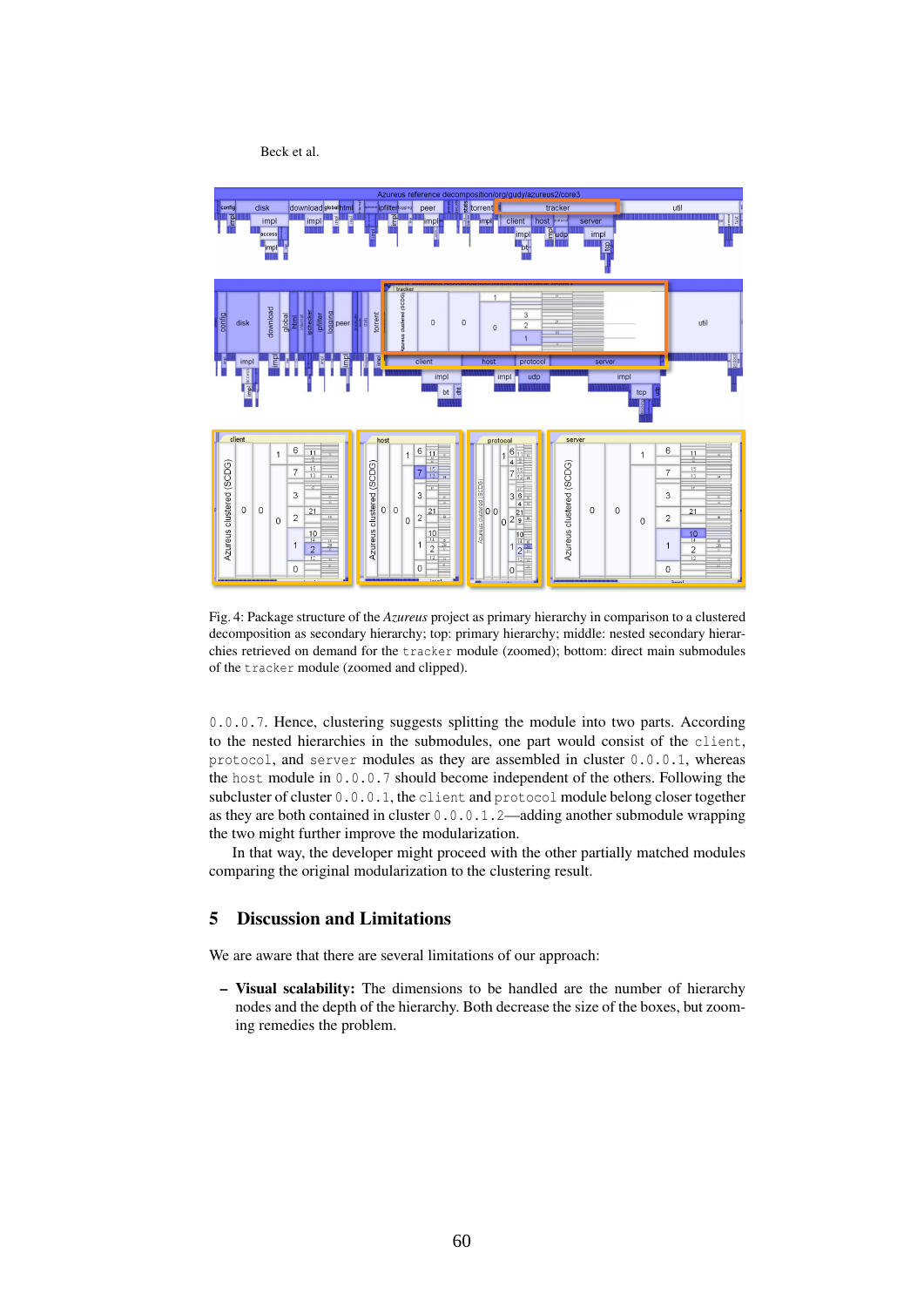#### Asymmetric Visual Hierarchy Comparison

- Algorithmic scalability: The comparison of hierarchies has at least a quadratic runtime complexity with respect to the number of hierarchy nodes because all nodes of one hierarchy need to be compared to all nodes of the other hierarchy (when all nested icicle plots are required). However, for just computing the coloring of the primary hierarchy, there exist faster solutions [24].
- Multiple hierarchies: Two different scenarios are of interest here: First, we might have to deal with one primary hierarchy and *n* secondary ones. A visualization can be applied as small multiples of the primary hierarchy (each representing a 1:1 comparison). Second, the same situation might occur but the other way round—we have to deal with *n* primary ones, but only one secondary candidate (again small multiples but this time for the *n* primary ones).

In general, the approach is not limited to the demonstrated example in Section 4, but might be useful for other clustering applications in different domains such as in the field of biology or for evaluating clustering algorithms.

## 6 Conclusion and Future Work

*Nested Icicle Plots* are a novel approach to visual hierarchy comparison. Discussing several design alternatives, we chose icicle plots as a hierarchy representation because they are space-filling and flexible enough for the suggested nesting. Since showing the nested structures at any time could produce information overload, the secondary hierarchy is only depicted on demand, whereas color-coded nodes provide a preview of the comparison by default. The case study gives a first example that demonstrated how the visualization can be used in the context of software engineering; however, our approach is general and can be applied to any hierarchy comparison problem. Being inherently asymmetric, the technique is suitable for scenarios where one hierarchy is of particular interest or importance.

Future work includes to extend the hierarchy comparison to the comparison of general graphs, i.e., a nested graph comparison. From a perceptual and a usability point of view, our visualization technique still has to be evaluated in a comparative user study. This may also be investigated by eye tracking, to give additional insights into when and where problems occur.

## References

- 1. S. Jürgensmann and H.-J. Schulz, "A visual survey of tree visualization," IEEE VisWeek 2010 *Posters*, 2010.
- 2. H.-J. Schulz, "Treevis.net: A tree visualization reference," *IEEE Computer Graphics and Applications*, vol. 31, no. 6, pp. 11–15, 2011.
- 3. J. Kruskal and J. Landwehr, "Icicle Plots: Better displays for hierarchical clustering," *The American Statistician*, vol. 37, no. 2, pp. 162–168, 1983.
- 4. B. Shneiderman, "Tree visualization with Tree-Maps: 2-D space-filling approach," *ACM Transactions on Graphics*, vol. 11, no. 1, pp. 92–99, 1992.
- 5. S. Grivet, D. Auber, J. Domenger, and G. Melançon, "Bubble tree drawing algorithm," in *Proceedings of International Conference on Computer Vision and Graphics*, 2004, pp. 633– 641.